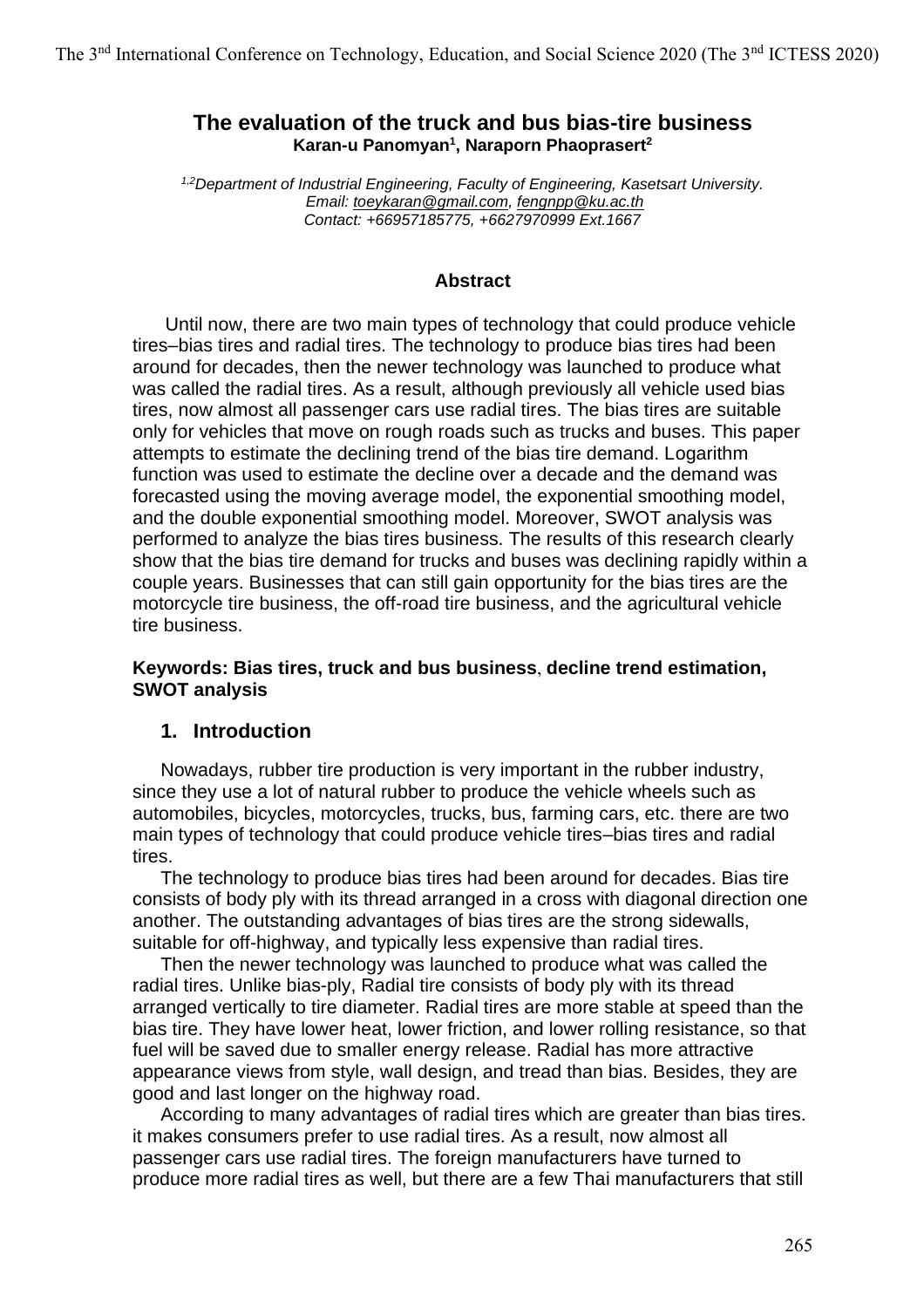produce bias tires. Therefore, to help Thai entrepreneurs. We significantly need this research to evaluate all aspects of the bias tire business. This research will be used as information for the business owner to adapt, develop in order to compete with the radial tires business. Or probably find the option to change to produce radial tires instead.

Due to one of the bias tire properties is good on the rough surface. The road has been continuously developed to the concrete roads these days so, there is a probability that the demand for bias for trucks and buses would be decreased. This research tried to prove this assumption.

We aimed to study the demand for bias truck and bus wheels and to estimate the decline. The logarithm function was used to estimate the decline over a decade. The demand was forecasted using the moving average model, the exponential smoothing model, and the double exponential smoothing model. Another question was if the bias tires for the truck and bus were actually declining, how long does it take to still exist? Moreover, we analyzed the overall business of the bias wheel industry by using SWOT analysis to make a comprehensive evaluation through both internal and external environments

# **2. Literature Review**

Several forecasting models have been reviewed to forecast truck and bus bias-tire demand in our study. For example, Lee et al. (2012) used moving averages (MA), logistic regression (LR), and back-propagation neural network (BPNN) methods for sales models designed to predict daily fresh food sales. They found that the error percentage obtained by LR was smaller than that obtained by the BPNN and MA models.

Rahamneh (2017) aimed to estimate the number of injuries and fatalities resulted from traffic accidents in Jordan by using the single & double exponential smoothing, The error indicators in this study were the MAPE, MAD, and the MSD. In this study, double exponential smoothing was an appropriate model to measure and analyze the number of injuries and fatalities in Jordan.

Musa (2008) attempted to make a wheat production modeling in Sudan in order to identify a pattern. The researcher used time-series techniques consisted of the arima and exponential smoothing models in wheat production prediction. It was found that the Holt model for the exponential smoothing provided the best prediction.

Rusov (2017) applied linear regression and non-linear regression to predict financial results of an insurance company. Conducted experimental research showed that application of linear regression was valid in certain insurance lines. It was significantly simpler to apply linear regression model when predicting than nonlinear methods.

Moreover, we also reviewed several studies that applied SWOT analysis to observe the four views-strengths, weaknesses, external opportunities, and threats-of a business. For example, Al-Mayahi and Mansoor (2012) used SWOT analysis to identify the internal strengths, weaknesses and external opportunities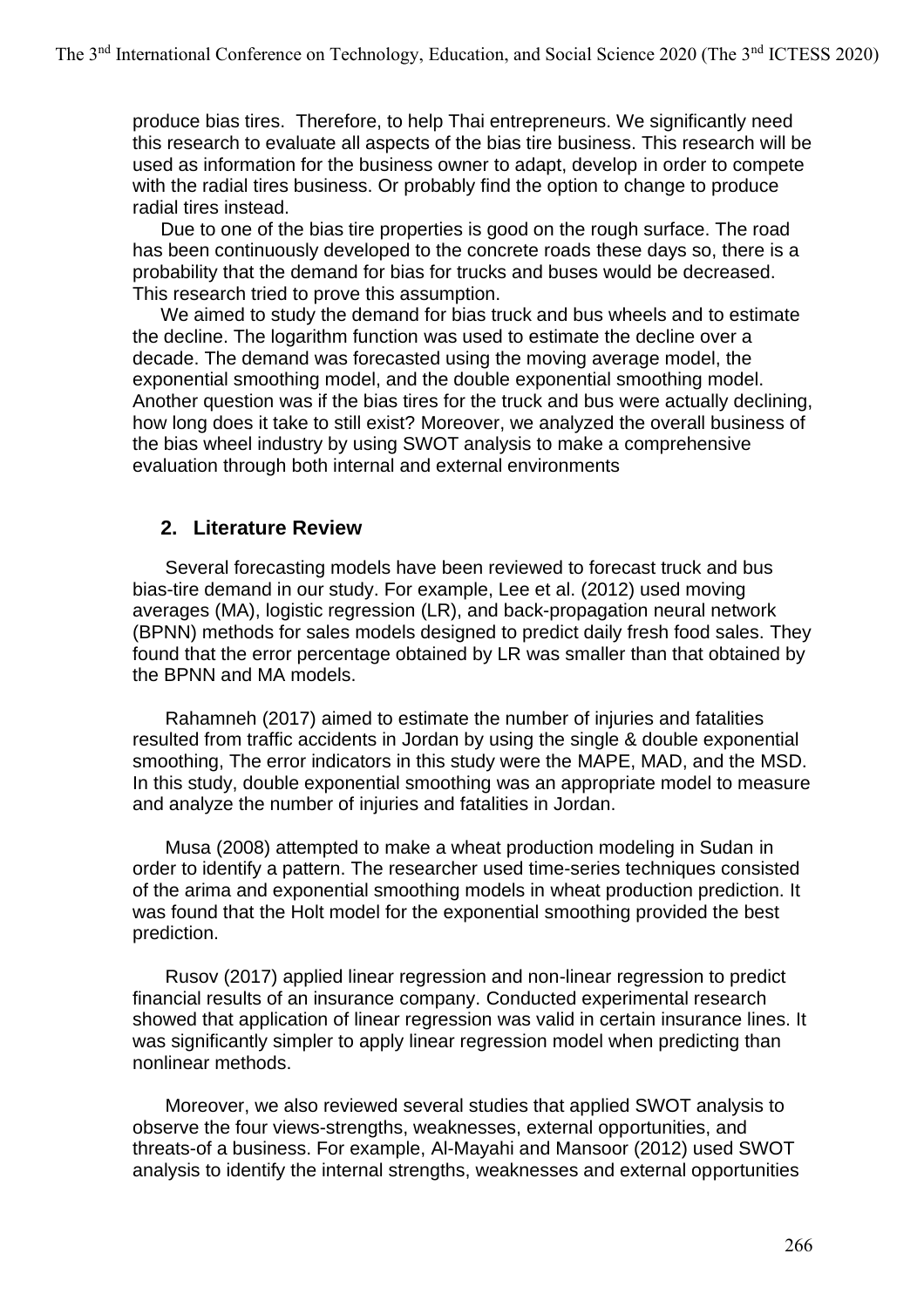and threats on United Arab Emirates government. Then TOWS Matrix was used to develop strategies that use the e-Government strengths to take advantages of opportunities in the external environment and to relieve the external threats. The current state of the UAE E-government project was also examined, and it was evident that the UAE has successfully developed a strong e-government platform for everyday use by both citizens and businesses. However, there were some weaknesses and threats that needed to be addressed, especially in the area of information security (e-Security) and also there was a culture of resistance facing the e-Transform.

# **3. Research Methods**

1. Collecting primary data included process flow, costs, sales, customer, manufacturing potential by interviewing major rubber tire businesses in Thailand.

- 2. Collecting secondary data included
	- Policies from Department of Rural Roads (DRR)
	- Government Policies
	- Agricultural area in Thailand
	- Agricultural truck sales
	- Number of bus and truck registrations

3. Creating estimation model to estimate truck and bus's demand by selecting from both primary data and secondary data

- 4. Evaluating model reliability to verify the accuracy of the model
- 5. Doing SWOT analysis of bias tire business

# **4. Result and Discussion**

# **4.1. Number of newly registered truck and bus**

We gathered information to evaluate the truck and bus bias tire business. Using the data from the Department of Land Transport website, from 2010-2019, the trend for the number of registered trucks and buses seemed to be ups and downs as shown in the Table 1 and Figures 1-2.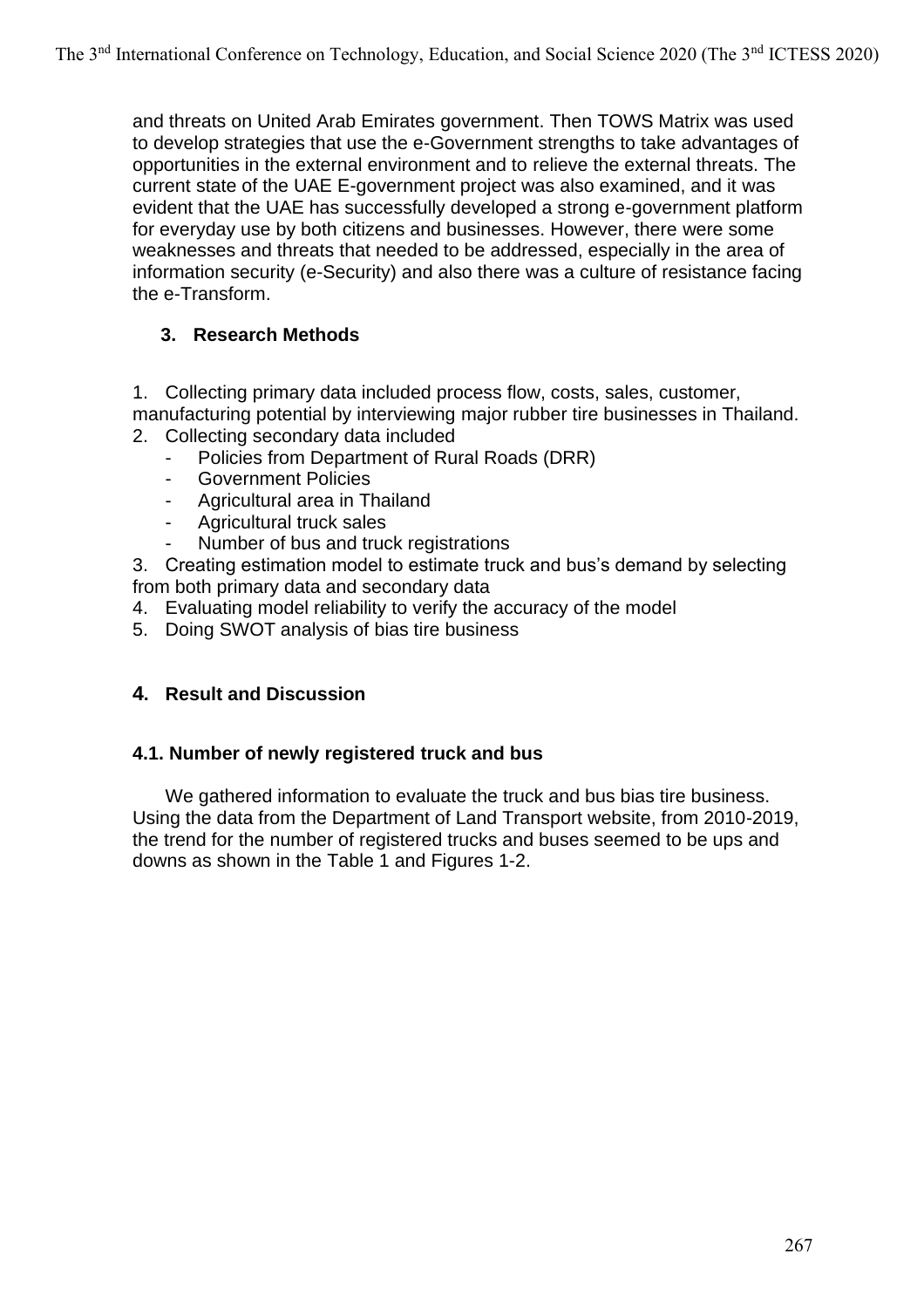| Year | Number of registered | Number of registered |
|------|----------------------|----------------------|
|      | trucks               | buses                |
| 2010 | 64,299               | 14,225               |
| 2011 | 77,219               | 11,199               |
| 2012 | 93,935               | 11,542               |
| 2013 | 108,529              | 11,785               |
| 2014 | 80,965               | 13,115               |
| 2015 | 68,981               | 15,966               |
| 2016 | 65,163               | 11,482               |
| 2017 | 65,556               | 11,006               |
| 2018 | 70,405               | 12,820               |
| 2019 | 68,675               | 12,395               |

Table 1 Number of registered trucks and buses



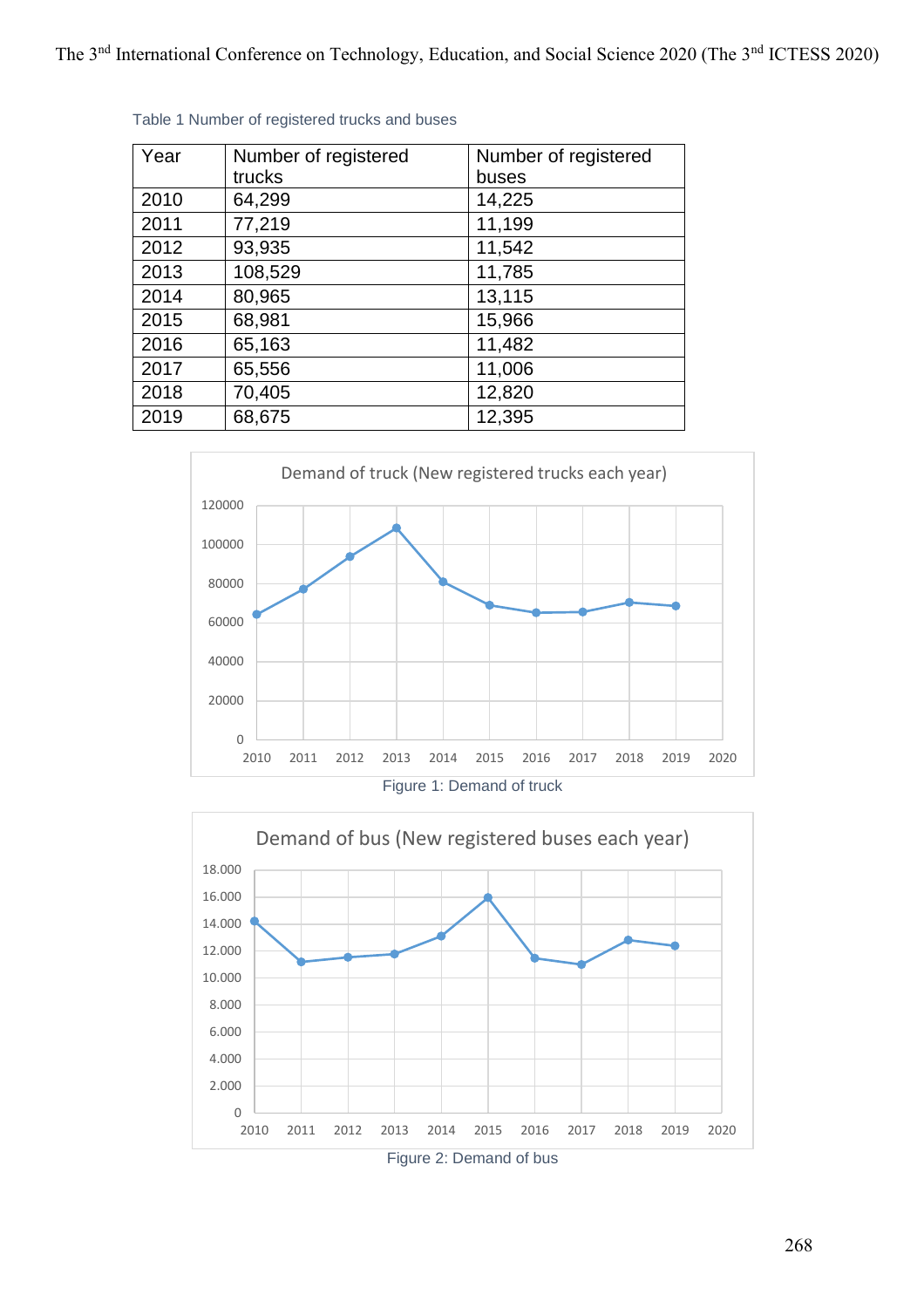In Figure 4, demand of trucks had a peak in 2013 and gradually fell in 2014- 2015. This may due to the overall economy in Thailand. Also in Figure 5, demand of buses had a peak in 2015.

### **4.2. Demand prediction for bias tires**

According to our primary data collection by interviewing entrepreneurs, bias sales in 2010 was assumed to be at full capacity of 100%. Then, the sales had been dropping over the years and stayed constant at 20% since 2017 until now. This may due to the fact that smaller businesses had died out which made the sales shift to major businesses resulting in a constant sales since 2017. Hence, if we assumed an exponential drop, the parameter λ could be estimated as follows:

| Year 2010:       | $e^{-0\lambda}$                             | $= 1$<br>÷                           |
|------------------|---------------------------------------------|--------------------------------------|
| <b>Year 2017</b> | $e^{-7\lambda}$<br>$-7\lambda$<br>$\lambda$ | $= 0.2$<br>$=$ ln 0.21<br>$= 0.2299$ |

Using the above  $\lambda$ , demands during the unknown years were calculated as shown in Table 2 and Figure 3.

| Year | Decrease estimation |
|------|---------------------|
| 2010 | 100.00              |
| 2011 | 79.46               |
| 2012 | 63.14               |
| 2013 | 50.17               |
| 2014 | 39.87               |
| 2015 | 31.68               |
| 2016 | 25.17               |
| 2017 | 20.00               |
| 2018 | 20.00               |
| 2019 | 20.00               |
| 2020 | 20.00               |

#### Table 2: Estimation percentage of decrease bias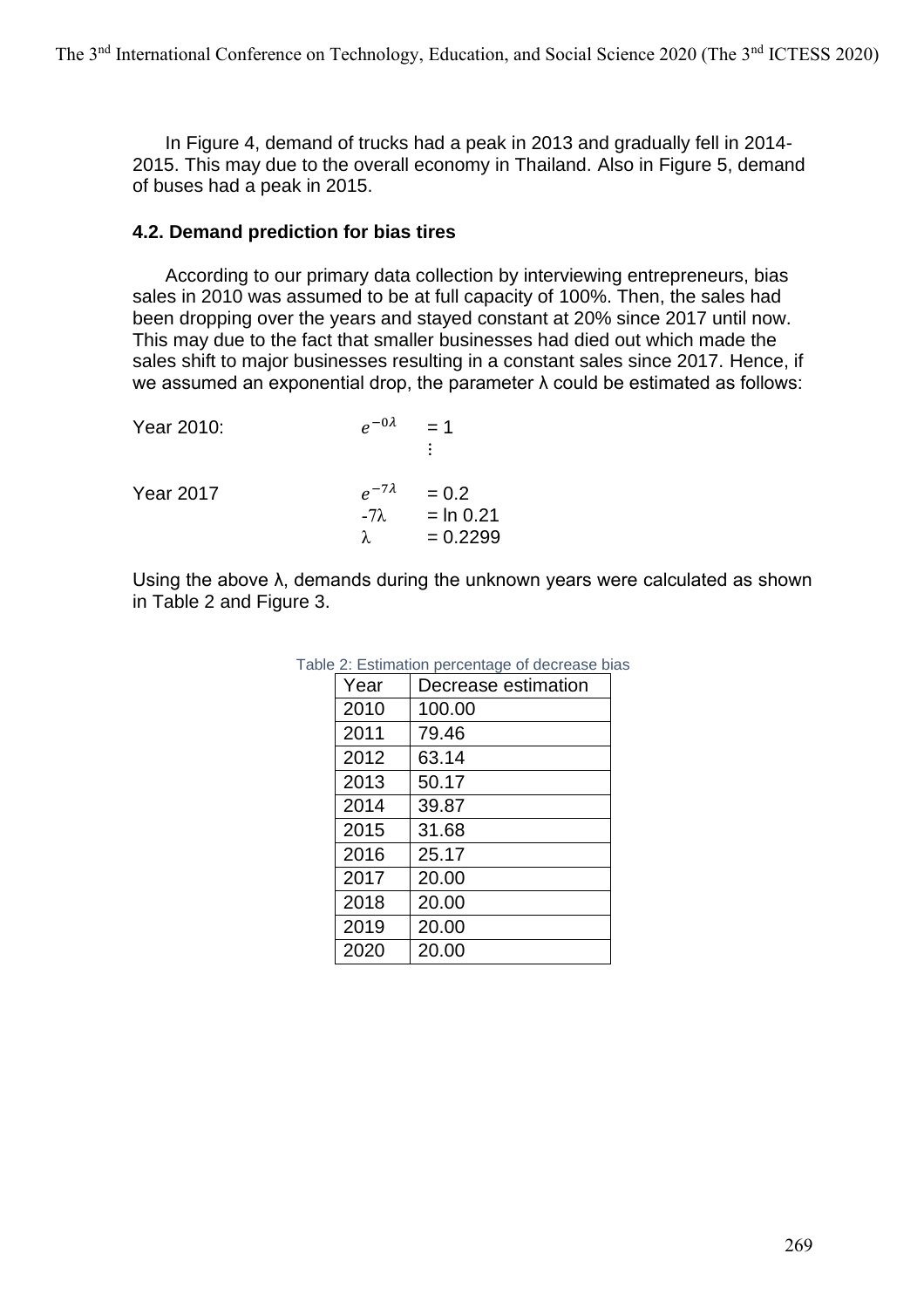

Figure 3: Estimation percentage of decrease bias

Using the above demand estimations and the data for the number of trucks and buses, forecasting demands for trucks and buses are shown in Figure 4–9 using the moving average method, the exponential smoothing method, and the double exponential smoothing method, respectively.



### **4.2.1. Moving average method**

### - Truck



### MSE = 158,176,730.31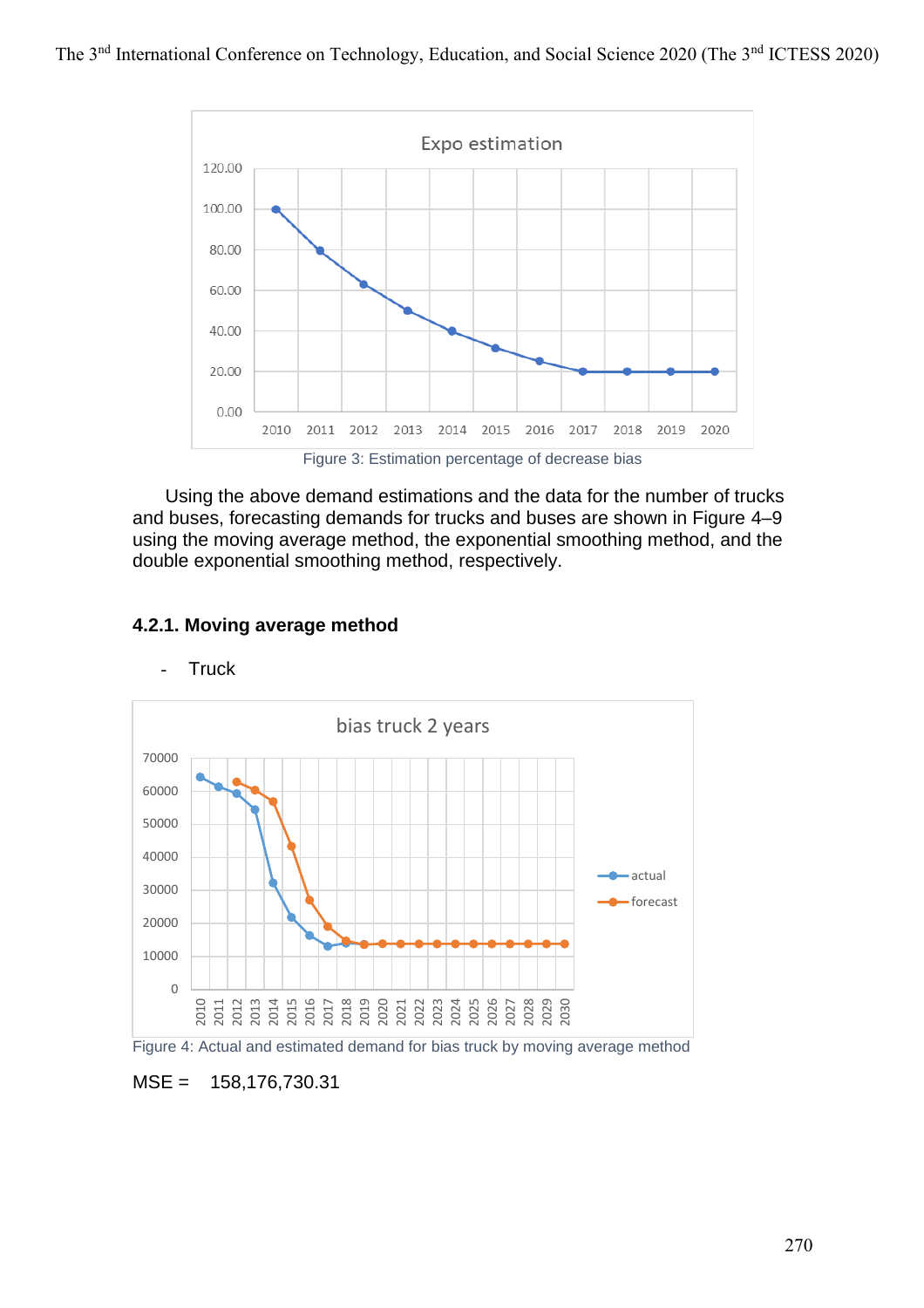



Figure 5: Actual and estimated demand for bias bus by moving average method

# MSE = 4,174,202.97

### **4.2.2. Exponential smoothing method**

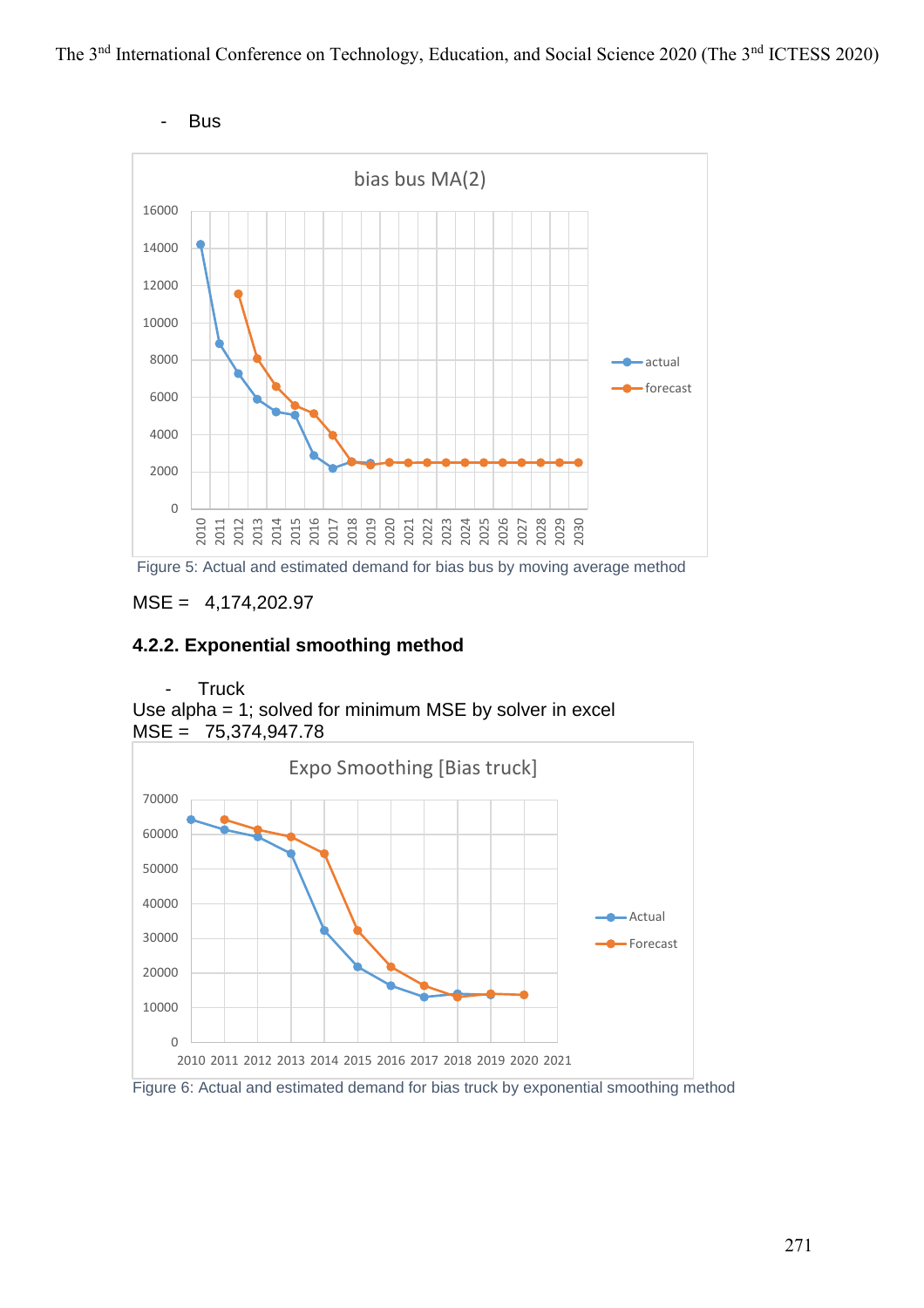

Figure 7: Actual and estimated demand for bias bus by exponential smoothing method

# **4.2.3. Double Exponential Smoothing**

- Truck Use alpha =  $1$ , beta =  $0.0722$ ; solved for minimum MSE MSE = 51,855,880.73



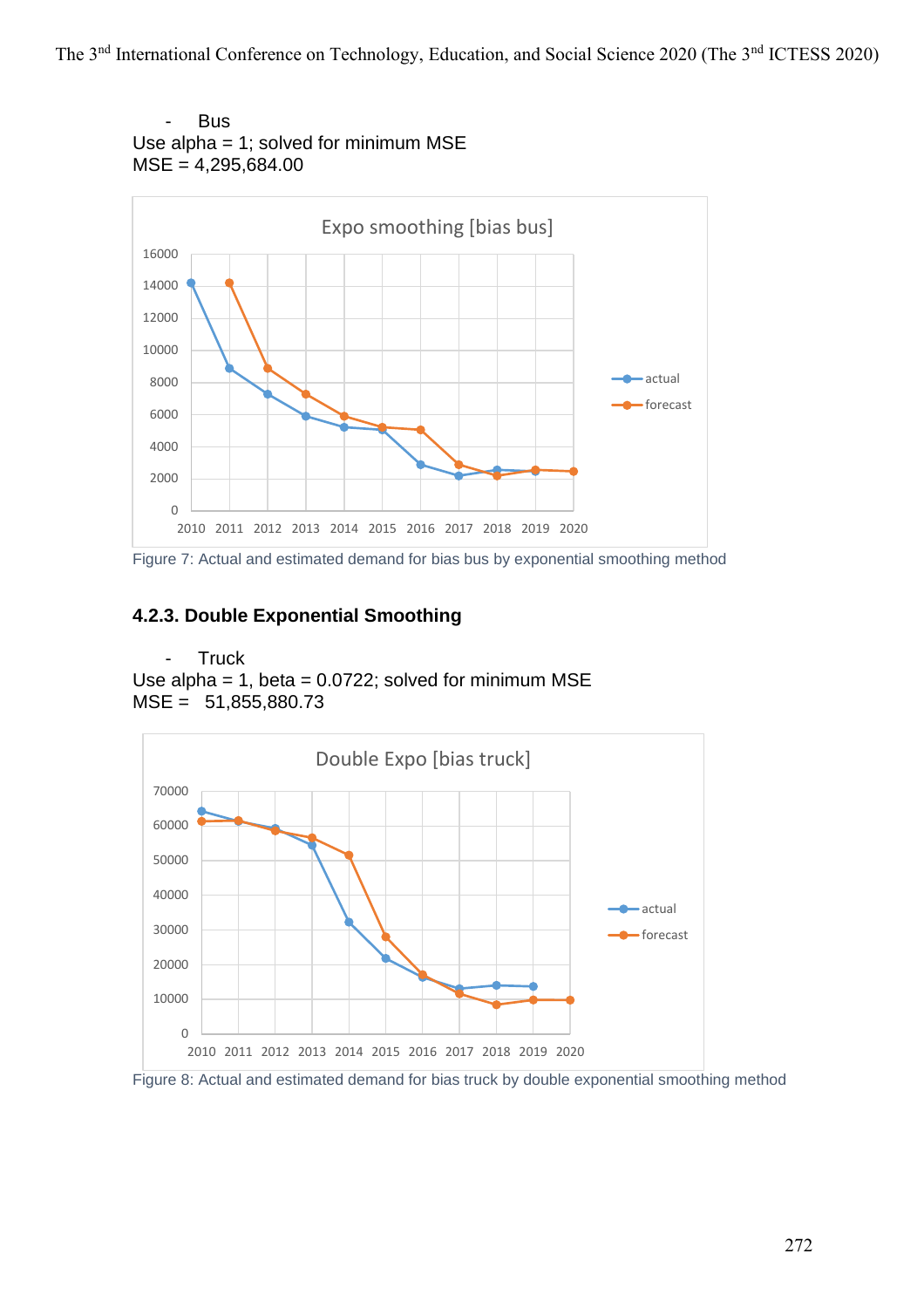



Figure 9: Actual and estimated demand for bias bus by double exponential smoothing method

Table 3 provided a summary of the MSEs for all three methods and for trucks and buses. From this table, the double exponential smoothing method seemed to yield the smallest MSEs for both trucks and buses.

| <b>Method</b>            | <b>MSE for truck</b> | <b>MSE for bus</b> |  |
|--------------------------|----------------------|--------------------|--|
| Moving average           | 158,176,730.31       | 4,174,202.97       |  |
| Exponential<br>smoothing | 75,374,947.78        | 4,295,684.00       |  |
| Double expo              | 51,855,880.73        | 3,958,896.38       |  |

Table 3 MSE Comparison

The minimum MSE is the Double Exponential method.

However, the forecasted demand prediction from figures above could be somewhat misleading to see the trend of current demand for trucks and buses as steady line in the recent years. As mentioned, this may due to the fact that we only interview the existing bias-tire truck and bus manufacturing companies. But many other companies may have already died out of their business, their demands were then shifted to those bigger companies whom we interviewed. Hence, overall, the domestic demand for the entire country should still be in the declining rate. This would be confirmed with the data regarding to the length of the unpaved roads in the section below.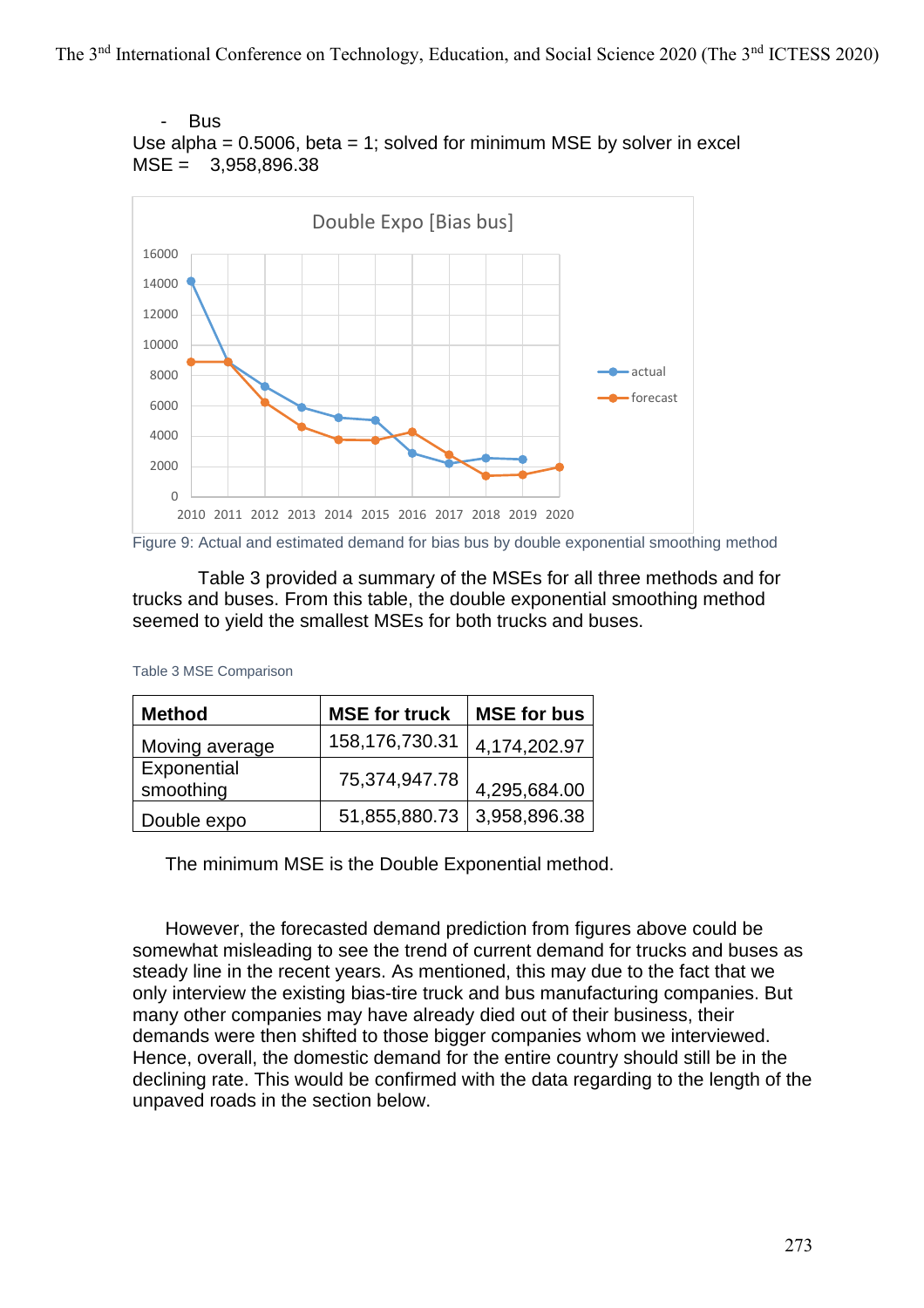# **4.3. Number of unpaved roads.**

We have gathered information from the Department of Highways websites. It shows the length of unpaved road from 2014 to 2018 according to the table and figure below.

|                 |            |            |                         |            | Unit: Kilometer |
|-----------------|------------|------------|-------------------------|------------|-----------------|
| Surface<br>Type | 2014       | 2015       | 2016                    | 2017       | 2018            |
| Concrete        | 3,591.903  | 3,711.811  | 3,931.014               | 4,255.490  | 4,480.866       |
| Asphalt         | 90,789.312 | 91,437.905 | 93,017.069              | 94,069.339 | 94,494.264      |
| Unpaved         | 4,679.003  | 4,170.170  | 2,670.234               | 1,650.717  | 1,023.523       |
| Total           | 99,060.218 | 99,319.886 | $\overline{99,618.317}$ | 99,975.546 | 99,998.652      |

Table 4: The length of road each surface type



We have estimated the next other year data by using regression analysis. We calculated by using data regression analysis in MS Excel and obtained the parameters a and b as:

 $a = 5787.8533$ ,  $b = -983.0413$ .

So, the regression equation was  $\hat{Y} = -983.0413 \cdot X + 5787.8533$ 

The plot of the estimated length of unpaved road was shown in Figure 11. From this graph, it was found that the trend for unpaved road seemed to approach zero if not now then it should come in the near future.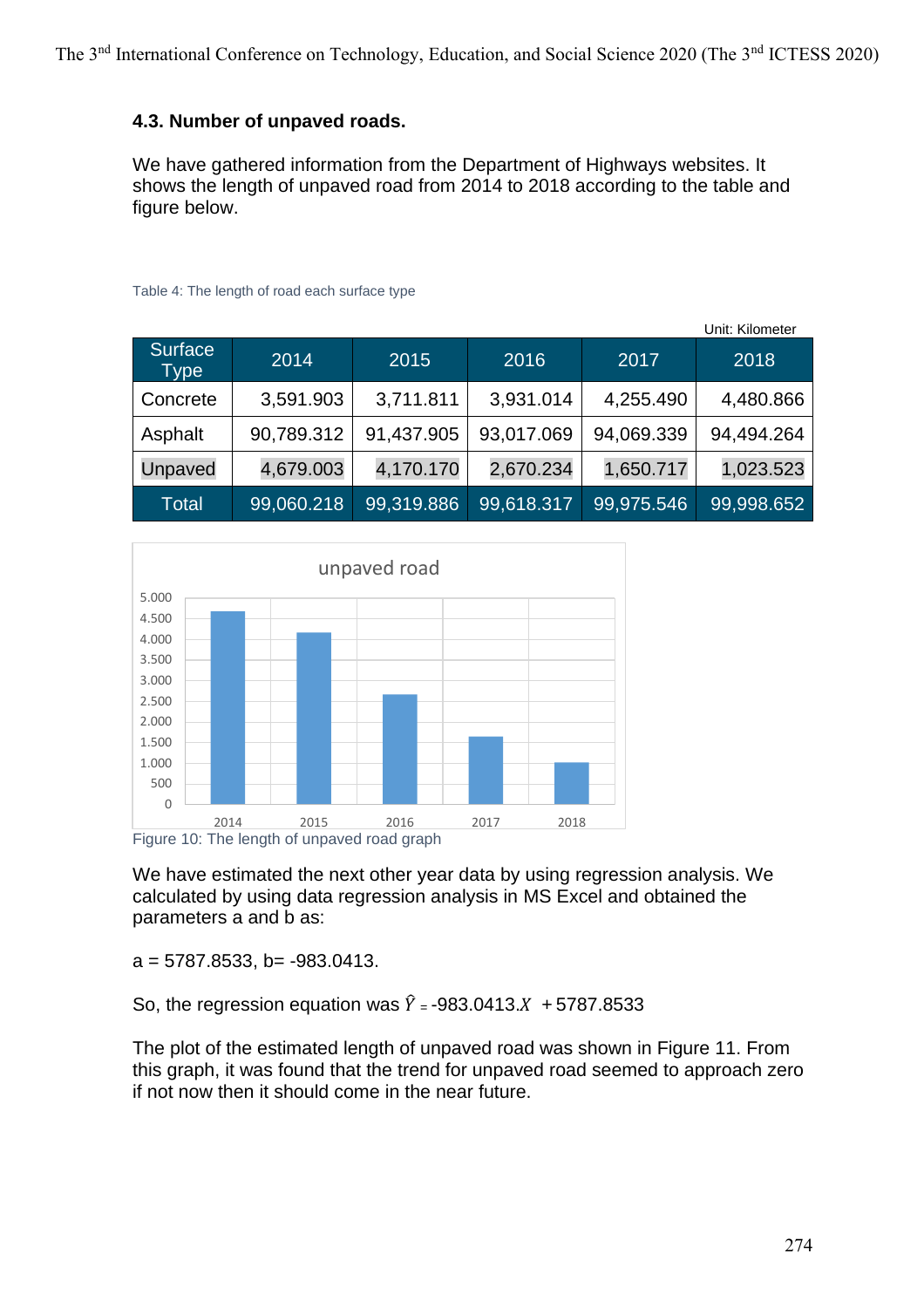

Figure 11: Unpaved road regression plot

# **4.4. SWOT Analysis**

Additionally, SWOT analysis was performed to study the bias-tire business as discussed below.

### **Strength of bias tires**

Sidewall of bias tire is more durable. Making for a smooth ride on rough surfaces.

- Thicker sidewall is more resistant to cuts and punctures.
- In the past, Bias was less expensive than radial tires.

Bias tire is easier to repair. If sidewall is broken, it can be patched and reuse it. In contrast, if radial tire's sidewall is broken, it needs to be replaced the new whole tire

- Used-bias tire can be retreaded.
- Bias's starting business cost is less expensive than radial tires

### **Weakness of bias tires**

Radial tires industry is the main competitor of bias tires. There is more new modern technology manufacturing in the radial tire, while bias tire manufacturing is underdeveloped, conventional.

- Radial tires can hold up heavier loads.
- Radial tire has longer service lifetime on paved road or flat surface.
- Radial tire has higher endurance than bias tire.
- Changing bias tires is more difficult than radial tires.
- Bias tires need more rim layers.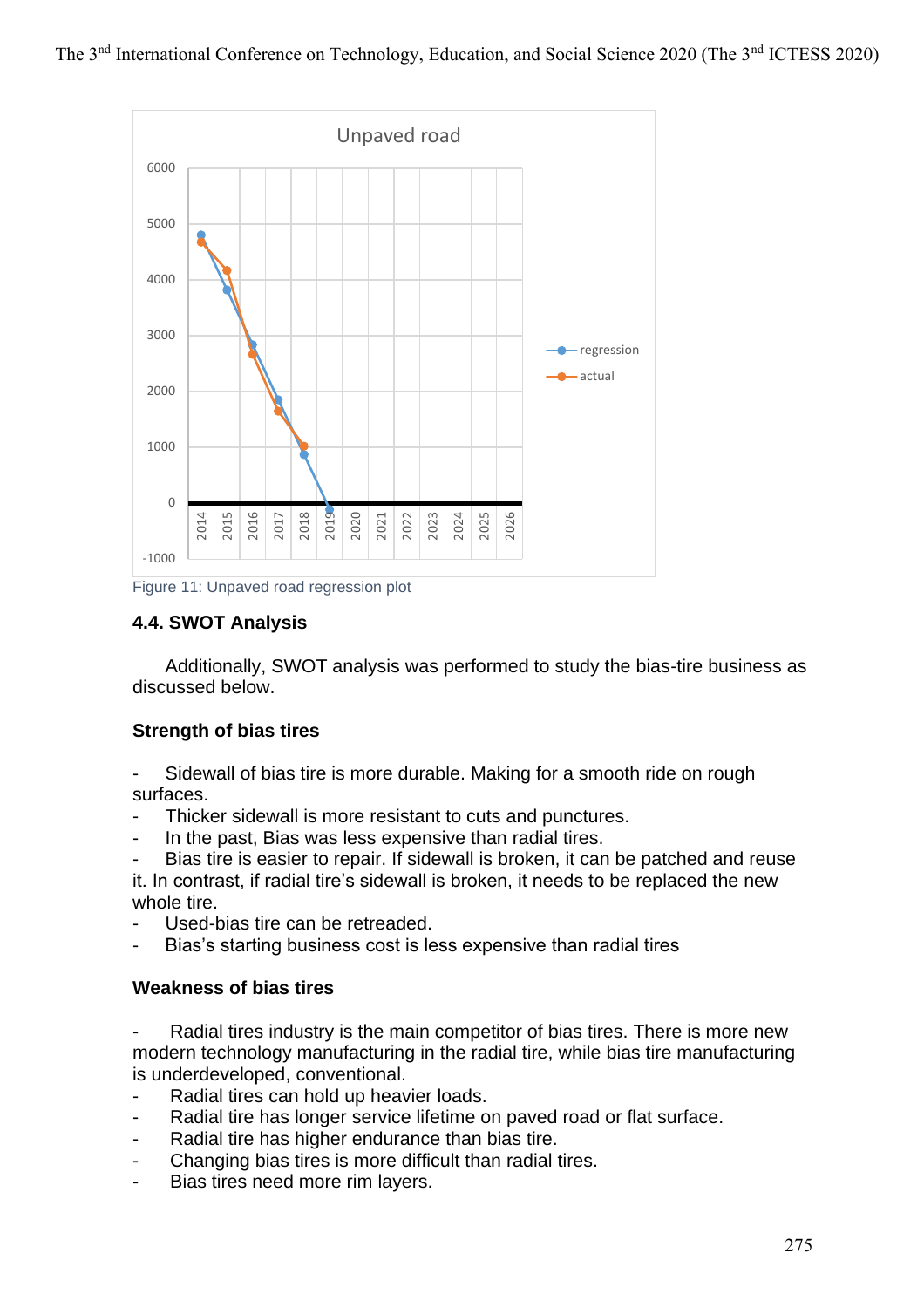# **Opportunities of bias tires**

Almost Motorcycle uses bias tires. Especially, Motorcycle is popular in South East Asia. And there is no market exploring from China. Because the Chinese government would not like to let Chinese people riding a motorcycle for safety reasons, so bias tires have an opportunity in the motorcycle.

Bias tires can use in ATV off-road vehicles.

Agricultural vehicles use bias tires because they are good on the rough surface. Thailand also mainly supports agriculture, so there tends to be a higher demand for bias agriculture tires in the future.

Industrial vehicles, for example, road roller, wheel loader, excavator, they can use bias tires. At the present, the construction industry is expanding in Southeast Asia. There are many constructions of various routes following economic development planning.

We can adapt the production method to use the same material but change the degree of laying a ply to 90 degrees like radial styles.

If you would like to change to produce radial tires for agriculture instead. You still can use the same machines (It saves around 70 % when compared with all new investment)

### **Threats of bias tires**

Marketing based threats

Nowadays, Assembly truck company has changed to provide radial tires since the first wheel-assembling process. The former was the bias tires. In consequence, after customers purchased and used for a while and acquired to change the tires. Almost of customers will use the same kind of tire which came with the truck.

Chinese government has supported radial tire production, as a result, more manufacturers produce radial tires. The radial tires businesses were larger. Then, the radial tire price has decreased according to the economics of scales. The radial tires have more competitive price than bias tires.

Bias tires raw-material suppliers are less than in the past.

- Chinese capitalists come and invest radial tires production in Thailand. They produce in bulk quantity results to lower costs, which is following to economics scale concept. Thus, the radial tire price is currently less expensive than bias tires in Thailand.

Bias tires are good on the rough surface such as unpaved road, At the present, the unpaved road has developed.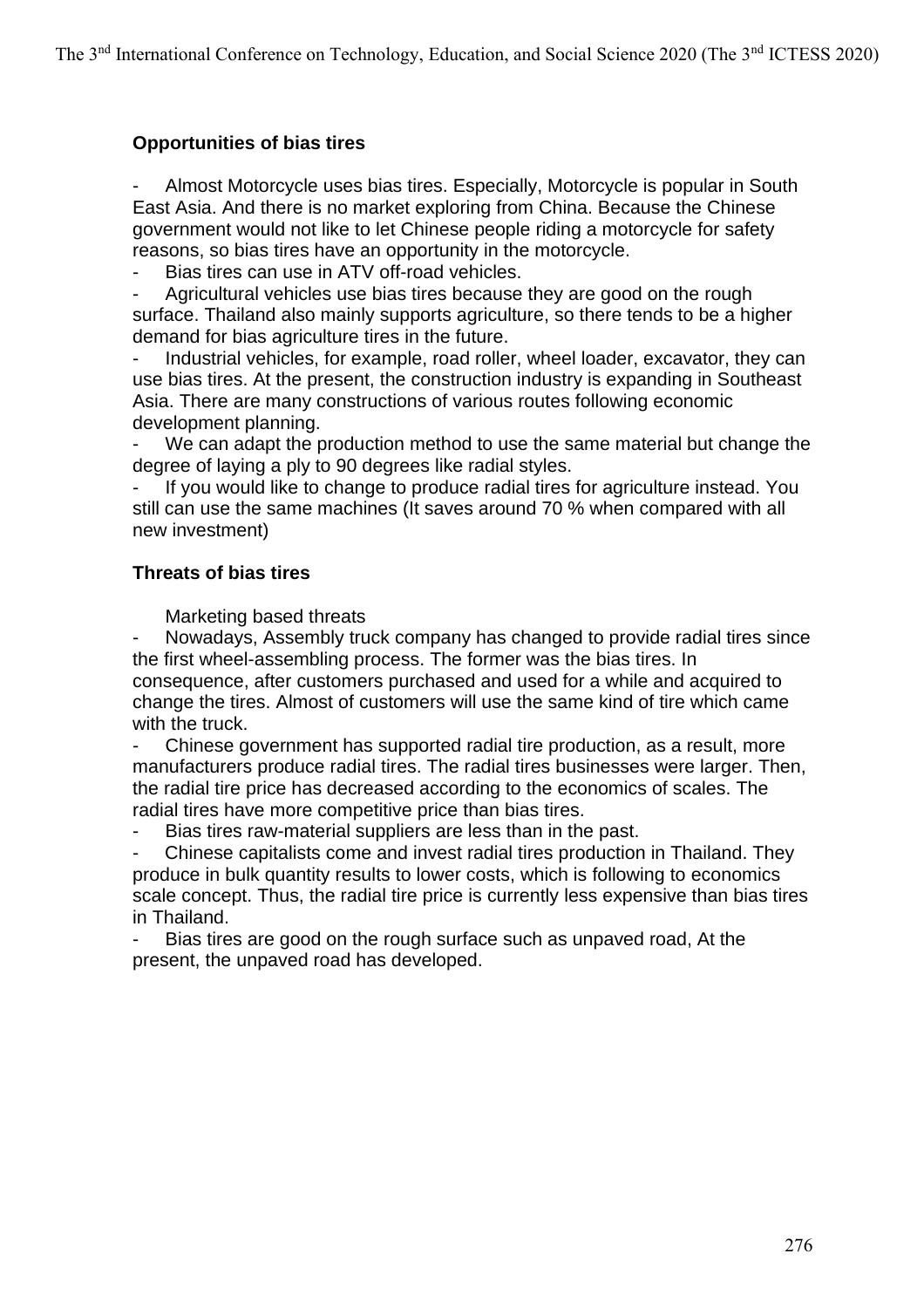### **5. Conclusions and suggestions**

In this study, we conducted two main schemes to understand the bias-tire trucks and buses business including the demand forecast, the SWOT analysis. The demand forecast shows that the trend of bias trucks and buses demands has been decreasing over the years; however, due to the we only interview the existing bias-tire truck and bus manufacturing companies. But many other companies may have already out of their business, their demands were then shifted to those bigger companies whom we interviewed. Hence, overall, the domestic demand for the entire country should still be in the declining rate. This would be confirmed with the data regarding to the length of the unpaved roads

If we consider the trend of the length of unpaved roads in Thailand, it is quiet obvious that the trend is downward quite steeply. So, if a truck and bus biaswheels business is relying on the length of unpaved roads, it seems to come to the end.

Regarding to SWOT analysis. We can conclude the important strength of bias wheel is good on the rough surface, and there are many weaknesses when compare to the radial tires.

As we know from the estimation that truck and bus bias-wheels business is going to out. We will focus on the other opportunities for bias tires in SWOT analysis. There are many opportunities for bias tires such as motorcycles wheels, off-road vehicles wheels, agricultural vehicles wheels. However, we need to study more details about it.

Basically, Motorcycles wheels is interesting industry because there is no market exploring from China. Due to The Chinese government would not like to let Chinese people riding a motorcycle for safety reasons.

# **References**

- Department of Land Transport. Retrieved from <https://web.dlt.go.th/statistics/>

- Mathur, K. & Solow, D. (1994). Management Science: The art of decision making. Prentice Hall, USA.

- Lee, W.I. & Chen, C.W. & Chen, K.H. & Chen, T.H. & Liu, C.C. (2012). A comparative study on the forecast of fresh food sales using logistic, regression, moving average and bpnn methods. *Journal of Marine Science and Technology, Vol. 20*, (No. 2), pp. 142-152.

- Al-Mayahi, I.& Mansoor, S.P. (2012). UAE E-goverment: SWOT analysis and TOWS matrix. 10th International Conference on ICT and Knowledge Engineering, 21–23 November 2012, Bangkok, Thailand (doi:10.1109/ICTKE.2012.6408556).

- Rahamneh, A.A.A.A. (2017). Using single and double exponential smoothing for estimating the number of injuries and fatalities resulted from traffic accidents in